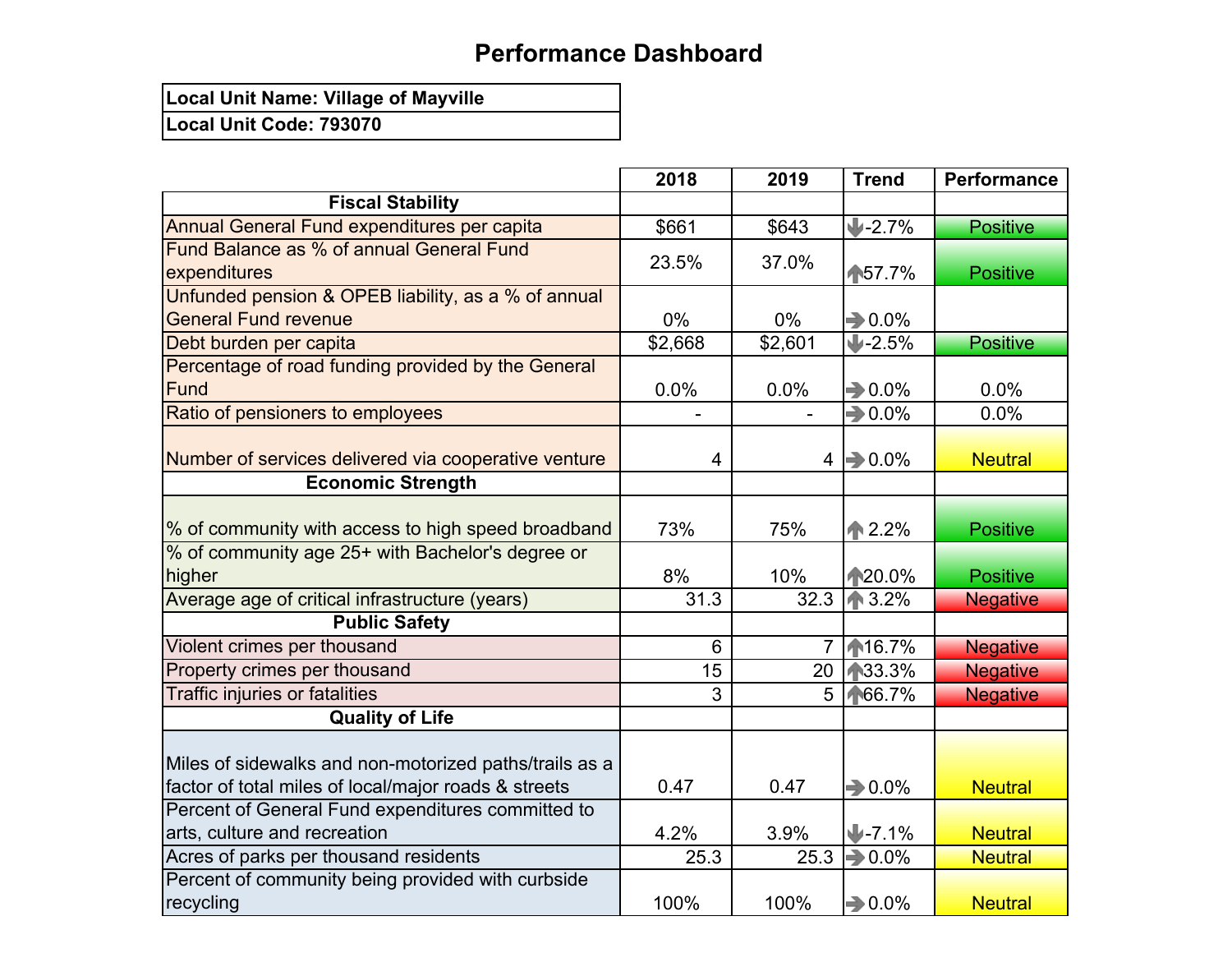### **Projected Budget Report**

**Local Unit Name: Local Unit Code: Current Fiscal Year End Date: Fund Name:**

Village of Mayville 3/31/2020793070 General

| <b>REVENUES</b>          | <b>Current Year</b><br><b>Budget</b> | Percentage<br>Change |                | Year 2 Budget | <b>Assumptions</b>                    |
|--------------------------|--------------------------------------|----------------------|----------------|---------------|---------------------------------------|
| Property Taxes           | 169,952                              |                      | $\frac{1}{2}$  | 171,652       | Home Sales along with Property Values |
| Other Taxes              |                                      |                      | $\%$           |               |                                       |
| State Revenue Sharing    | 106,415                              |                      | $\%$           | 107,479       | <b>Yearly Increases</b>               |
| Income Tax               |                                      |                      | %              |               |                                       |
| Fines & Fees             | 19,281                               |                      | %              | 19,281        | <b>Mutal Aid Increase</b>             |
| Licenses & Permits       | 1,523                                |                      | $2\frac{9}{6}$ | 1,553         | <b>Fee Increases</b>                  |
| Interest Income          | 300                                  |                      | %              | 303           |                                       |
| <b>Grant Revenues</b>    |                                      |                      | %              |               |                                       |
| <b>Other Revenues</b>    | 132,178                              |                      | %              | 132,178       |                                       |
| Interfund Transfers (In) |                                      |                      | %              |               |                                       |
| <b>Total Revenues</b>    | 429,649                              |                      |                | 432,446       |                                       |

#### **EXPENDITURES**

| <b>Ending Fund Balance</b>         | 297,392 |             |               | 380,063 |                              |
|------------------------------------|---------|-------------|---------------|---------|------------------------------|
| <b>Beginning Fund Balance</b>      | 211,517 |             |               | 297,392 |                              |
| <b>Net Revenues (Expenditures)</b> | 85,875  |             |               | 82,671  |                              |
| <b>Total Expenditures</b>          | 343,774 |             |               | 349,775 |                              |
| Interfund Transfers (Out)          |         |             | $\%$          |         |                              |
| <b>Other Expenditures</b>          | 49,304  | 5           | $\%$          | 51,769  | <b>Cost Increase</b>         |
| <b>Debt Service</b>                |         |             | %             |         |                              |
| Capital Outlay                     |         |             | $\frac{0}{0}$ |         |                              |
| <b>Recreation &amp; Culture</b>    | 15,000  |             | %             | 16,050  | <b>Park Improvements</b>     |
| Community & Economic Development   |         |             | $\frac{0}{0}$ |         |                              |
| <b>Health and Welfare</b>          | 52,716  | 3           | $\%$          | 54,297  | <b>Garbage Rate Increase</b> |
| <b>Other Public Works</b>          | 45,221  | $2^{\circ}$ | $\frac{9}{6}$ | 46,125  |                              |
| Roads                              |         |             | $\frac{0}{0}$ |         |                              |
| <b>Other Public Safety</b>         |         |             | $\%$          |         |                              |
| Police and Fire                    | 142,982 |             | $\%$          | 142,982 |                              |
| <b>General Government</b>          | 38,551  |             | %             | 38,551  |                              |

Commentary: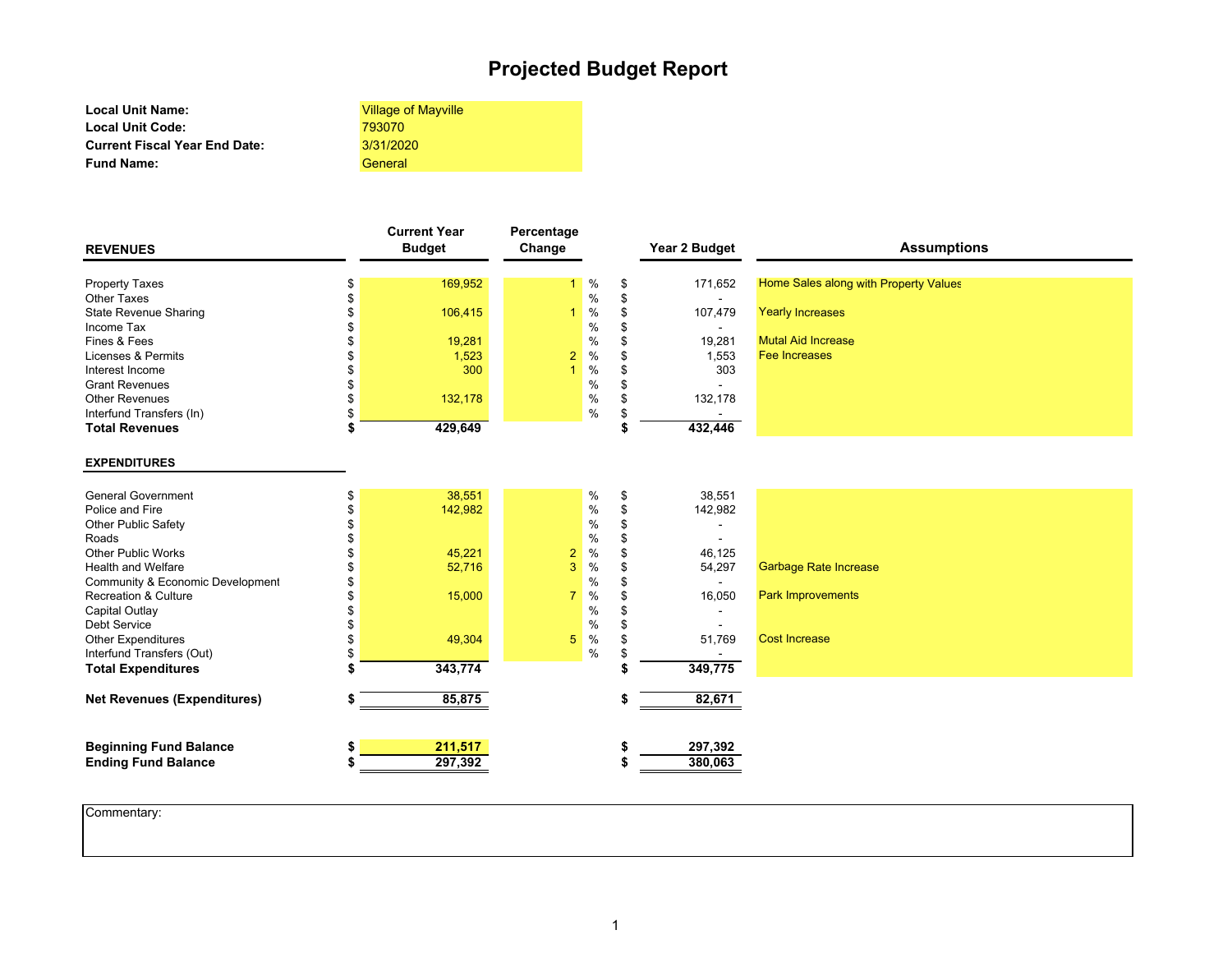### **Debt Service Report**

| Local Unit Name:                     | <b>Village of Mayville</b>           |
|--------------------------------------|--------------------------------------|
| <b>Local Unit Code:</b>              | 793070                               |
| <b>Current Fiscal Year End Date:</b> | 3/31/2020                            |
|                                      |                                      |
| <b>Debt Name:</b>                    | <b>2007 Capital Improvement Bond</b> |
| <b>Issuance Date:</b>                | 8/7/2007                             |
| <b>Issuance Amount:</b>              | \$1,712,000                          |
| Debt Instrument (or Type):           | <b>Bond</b>                          |
| <b>Repayment Source(s):</b>          | <b>Water Fee Revenue</b>             |

| <b>Years Ending</b> |          | <b>Principal</b> | <b>Interest</b> | <b>Total</b>    |
|---------------------|----------|------------------|-----------------|-----------------|
| 2020                | \$       | 27,000           | \$<br>58,586    | \$<br>85,586    |
| 2021                | \$       | 28,000           | \$<br>57,417    | \$<br>85,417    |
| 2022                |          | 29,000           | \$<br>56,206    | \$<br>85,206    |
| 2023                | \$<br>\$ | 30,000           | \$<br>54,953    | \$<br>84,953    |
| 2024                | \$       | 32,000           | \$<br>53,636    | \$<br>85,636    |
| 2025                | \$       | 33,000           | \$<br>52,254    | \$<br>85,254    |
| 2026                | \$       | 34,000           | \$<br>50,830    | \$<br>84,830    |
| 2027                | \$       | 36,000           | \$<br>49,343    | \$<br>85,343    |
| 2028                | \$       | 37,000           | \$<br>47,792    | \$<br>84,792    |
| 2029                | \$       | 39,000           | \$<br>46,177    | \$<br>85,177    |
| 2030                |          | 41,000           | 44,477          | 85,477          |
| 2031                |          | 42,000           | 42,713          | 84,713          |
| 2032                |          | 44,000           | 40,885          | 84,885          |
| 2033                |          | 46,000           | 38,973          | 84,973          |
| 2034                |          | 48,000           | 36,976          | 84,976          |
| 2035                |          | 50,000           | 34,893          | 84,893          |
| 2036                |          | 52,000           | 32,725          | 84,725          |
| 2037                |          | 54,000           | 30,473          | 84,473          |
| 2038                |          | 57,000           | 28,114          | 85,114          |
| 2039                |          | 59,000           | 25,649          | 84,649          |
| 2040                |          | 62,000           | 23,078          | 85,078          |
| 2041                |          | 64,000           | 20,400          | 84,400          |
| 2042                |          | 67,000           | 17,616          | 84,616          |
| 2043                |          | 70,000           | 14,705          | 84,705          |
| 2044                |          | 73,000           | 11,667          | 84,667          |
| 2045                |          | 76,000           | 8,501           | 84,501          |
| 2046                |          | 79,000           | 5,207           | 84,207          |
| 2047                |          | 83,000           | 1,764           | 84,764          |
|                     | \$       | 1,392,000        | \$<br>986,010   | \$<br>2,378,010 |
| Commentary:         |          |                  |                 |                 |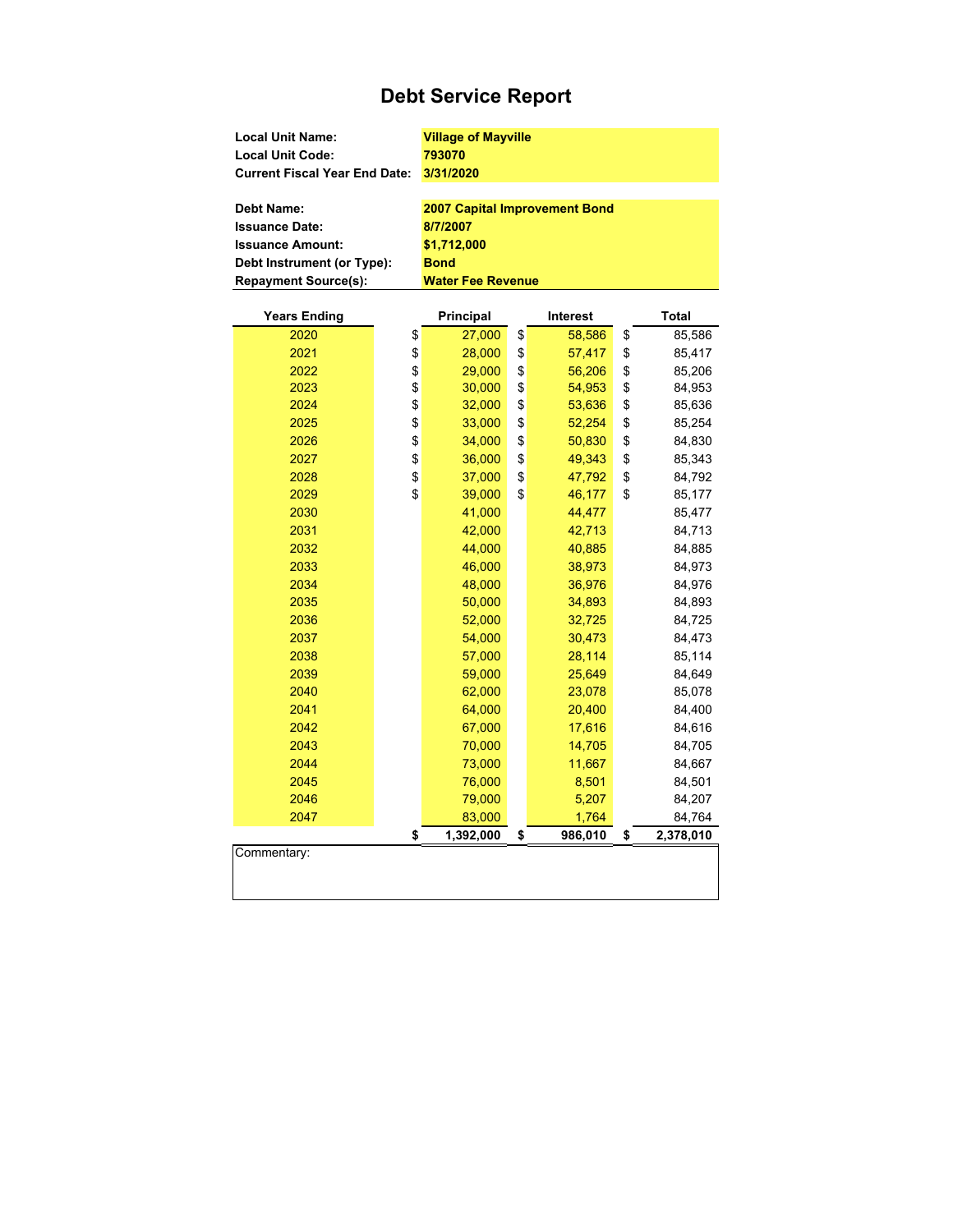# **Debt Service Report**

| <b>Local Unit Name:</b>              | <b>Village of Mayville</b>        |  |  |  |
|--------------------------------------|-----------------------------------|--|--|--|
| <b>Local Unit Code:</b>              | 793070                            |  |  |  |
| <b>Current Fiscal Year End Date:</b> | 3/31/2020                         |  |  |  |
|                                      |                                   |  |  |  |
| <b>Debt Name:</b>                    | <b>Storm Sewer System Project</b> |  |  |  |
| <b>Issuance Date:</b>                | 12/1/1996                         |  |  |  |
| <b>Issuance Amount:</b>              | \$1,350,000                       |  |  |  |
| Debt Instrument (or Type):           | <b>Bond</b>                       |  |  |  |
| <b>Repayment Source(s):</b>          | <b>Storm Sewer Charge</b>         |  |  |  |

| <b>Years Ending</b> | <b>Principal</b> |    | <b>Interest</b> | <b>Total</b>    |
|---------------------|------------------|----|-----------------|-----------------|
| 2020                | \$<br>33,000     | \$ | 45,175          | \$<br>78,175    |
| 2021                | \$<br>34,000     | \$ | 43,500          | \$<br>77,500    |
| 2022                | \$<br>36,000     | \$ | 41,750          | \$<br>77,750    |
| 2023                | \$<br>38,000     | \$ | 39,900          | \$<br>77,900    |
| 2024                | \$<br>40,000     | \$ | 37,950          | \$<br>77,950    |
| 2025                | \$<br>42,000     | \$ | 35,900          | \$<br>77,900    |
| 2026                | \$<br>44,000     | \$ | 33,750          | \$<br>77,750    |
| 2027                | \$<br>46,000     | \$ | 31,500          | \$<br>77,500    |
| 2028                | \$<br>48,000     | \$ | 29,150          | \$<br>77,150    |
| 2029                | \$<br>51,000     | \$ | 26,675          | \$<br>77,675    |
| 2030                | \$<br>53,000     | \$ | 24,075          | \$<br>77,075    |
| 2031                | \$<br>56,000     | \$ | 21,350          | \$<br>77,350    |
| 2032                | \$<br>59,000     | \$ | 18,475          | \$<br>77,475    |
| 2033                | \$<br>62,000     | \$ | 15,450          | \$<br>77,450    |
| 2034                | \$<br>65,000     | \$ | 12,275          | \$<br>77,275    |
| 2035                | \$<br>68,000     | \$ | 8,950           | \$<br>76,950    |
| 2036                | \$<br>71,000     | \$ | 5,475           | \$<br>76,475    |
| 2037                | \$<br>74,000     | \$ | 1,850           | \$<br>75,850    |
| <b>Totals</b>       | \$<br>920,000    | \$ | 473,150         | \$<br>1,393,150 |

| Commentary: |  |  |  |
|-------------|--|--|--|
|             |  |  |  |
|             |  |  |  |
|             |  |  |  |

 $\overline{\phantom{a}}$